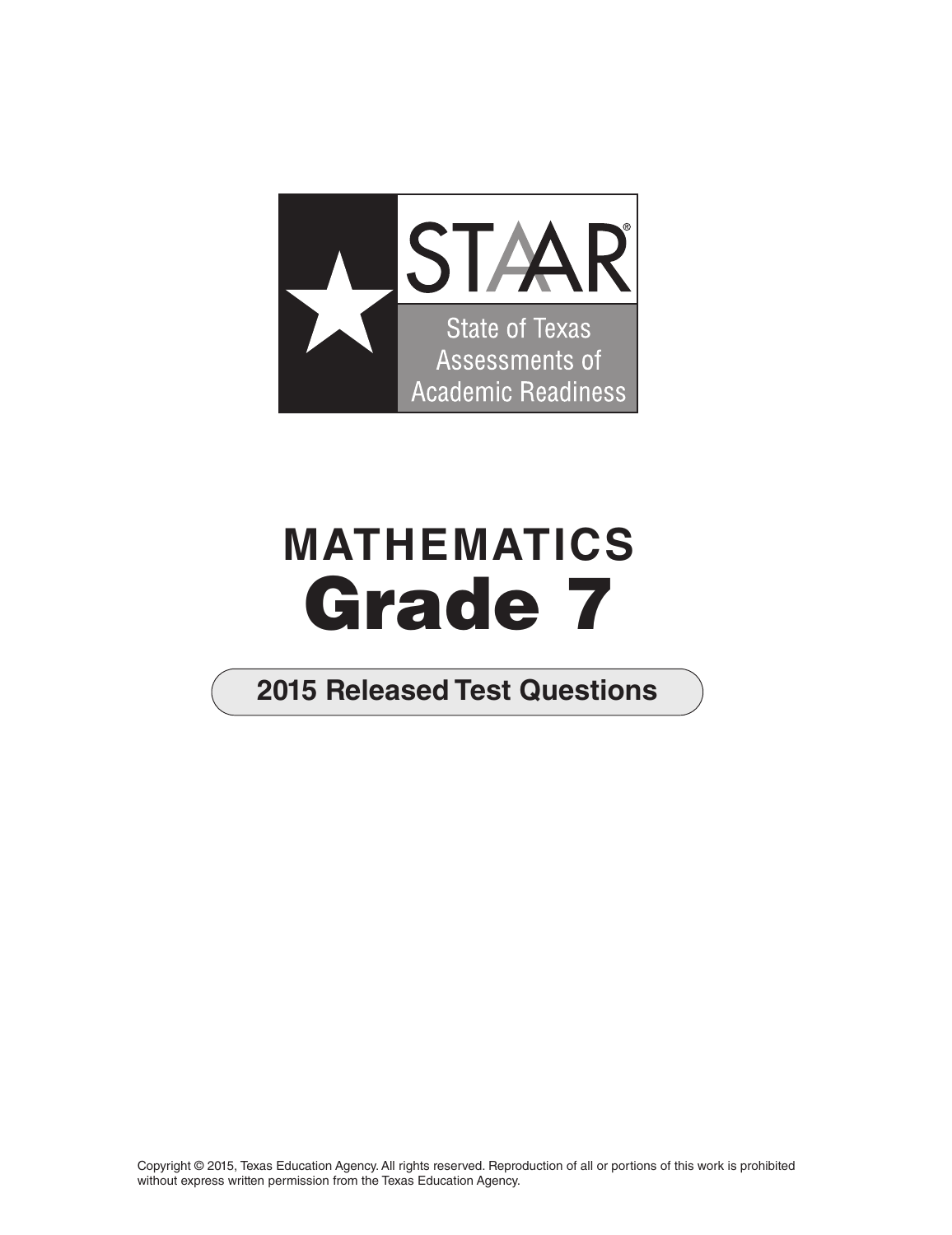**1** Which Venn diagram correctly describes the relationship between whole numbers and integers?

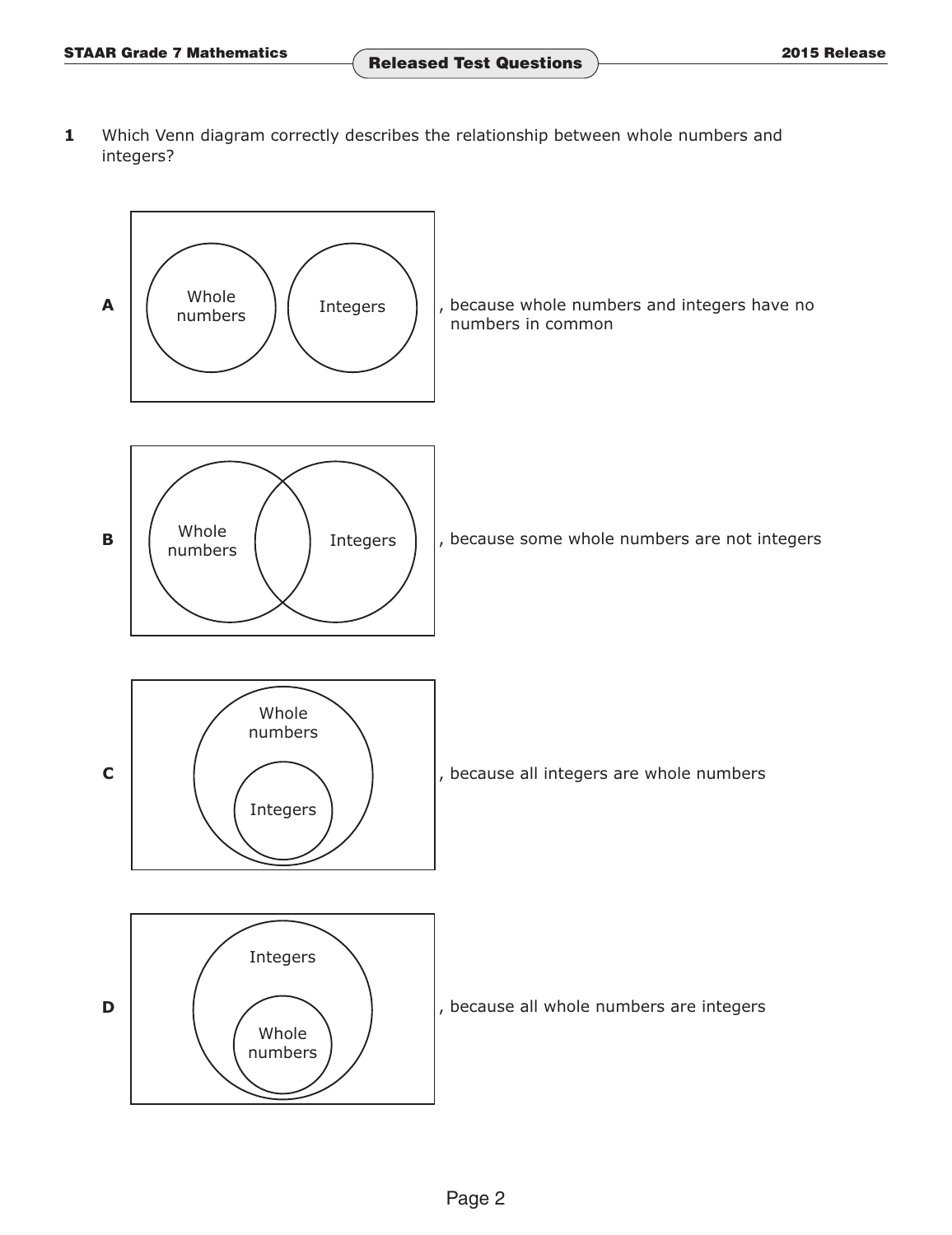**2** The table shows the types of movies and the numbers of DVDs rented by customers at a store in one day.

# DVD Rentals

| Type of<br>Movie | Number of<br>Rentals |  |  |
|------------------|----------------------|--|--|
| Drama            | 25                   |  |  |
| Comedy           | 36                   |  |  |
| Family           | 52                   |  |  |
| Sci-Fi           | 12                   |  |  |

Based on the data in the table, what is the probability that a random customer will **not** rent a drama?

- **A**  $\frac{1}{4}$ , because the probability of renting a drama is  $\frac{3}{4}$
- **B**  $\frac{3}{4}$ , because the probability of renting a drama is  $\frac{1}{4}$
- **C**  $\frac{4}{5}$ , because the probability of renting a drama is  $\frac{1}{5}$
- **D**  $\frac{1}{5}$ , because the probability of renting a drama is  $\frac{4}{5}$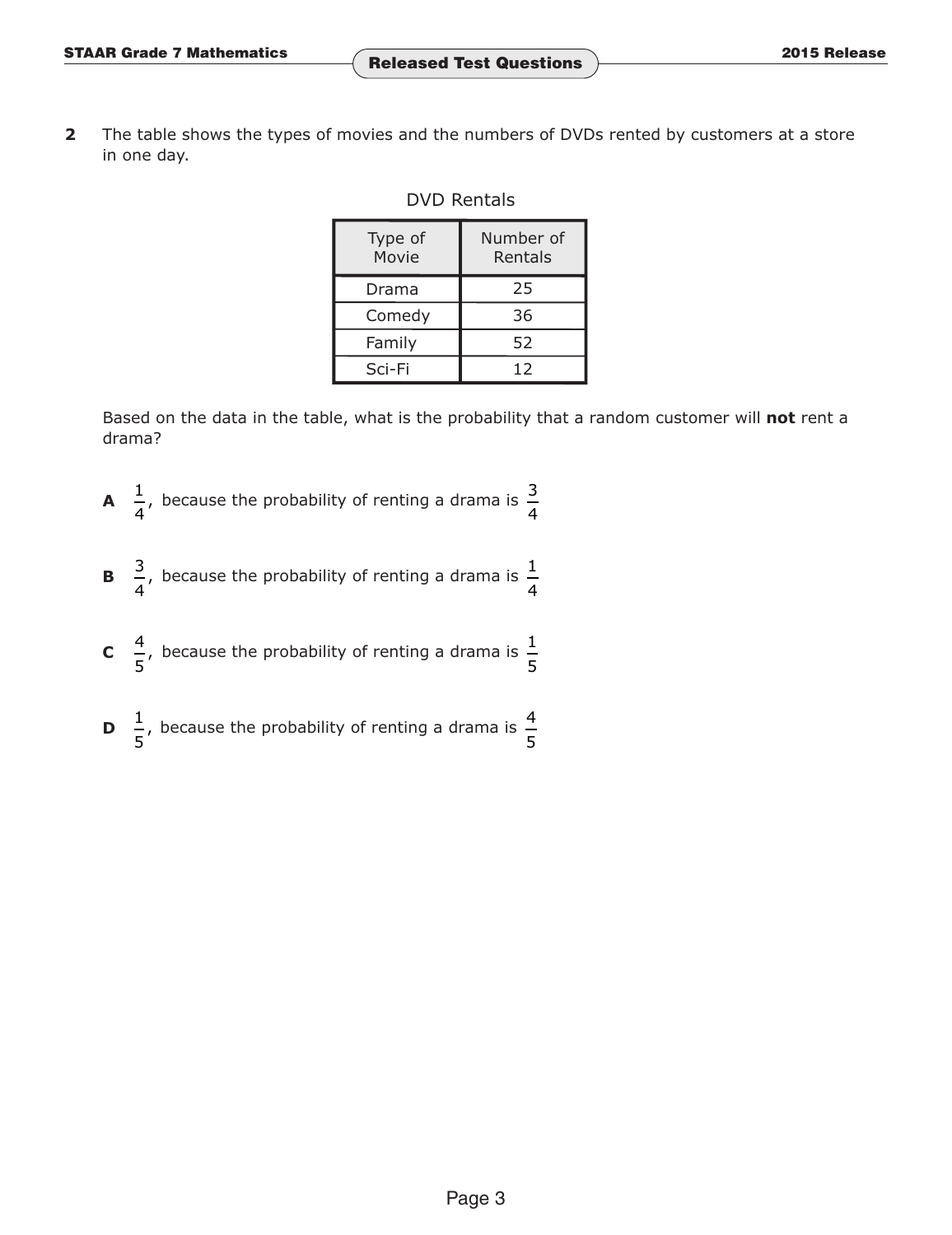**3** Deborah surveyed customers in a restaurant to find out their favorite meal. The results of the survey are shown in the table.

#### Favorite Meals

| Meal                       | Number of People |  |  |
|----------------------------|------------------|--|--|
| Hamburger and french fries |                  |  |  |
| Spaghetti                  |                  |  |  |
| Chili                      | ר 1              |  |  |
| Vegetarian delight         |                  |  |  |

One person in the restaurant will be picked at random. Based on the given information, which statement is true?

- **A** This person's favorite meal is twice as likely to be hamburger and french fries as it is to be spaghetti.
- **B** This person's favorite meal is four times as likely to be chili as it is to be vegetarian delight.
- **C** This person's favorite meal is more likely to be chili than hamburger and french fries.
- **D** This person's favorite meal is equally likely to be either vegetarian delight or spaghetti.
- **4** Mildred has a bag of coins. The bag contains 10 dimes, 5 nickels, and 1 penny. She will randomly select 2 coins from the bag one at a time without replacement. What is the probability that Mildred will select a dime first and then a penny?
	- $\mathsf{A} \quad \frac{83}{2}$ 120 **B**  $\frac{11}{2}$ 16 c  $\frac{5}{1}$ 128  $\mathsf{D} \quad \frac{1}{\cdot}$ 24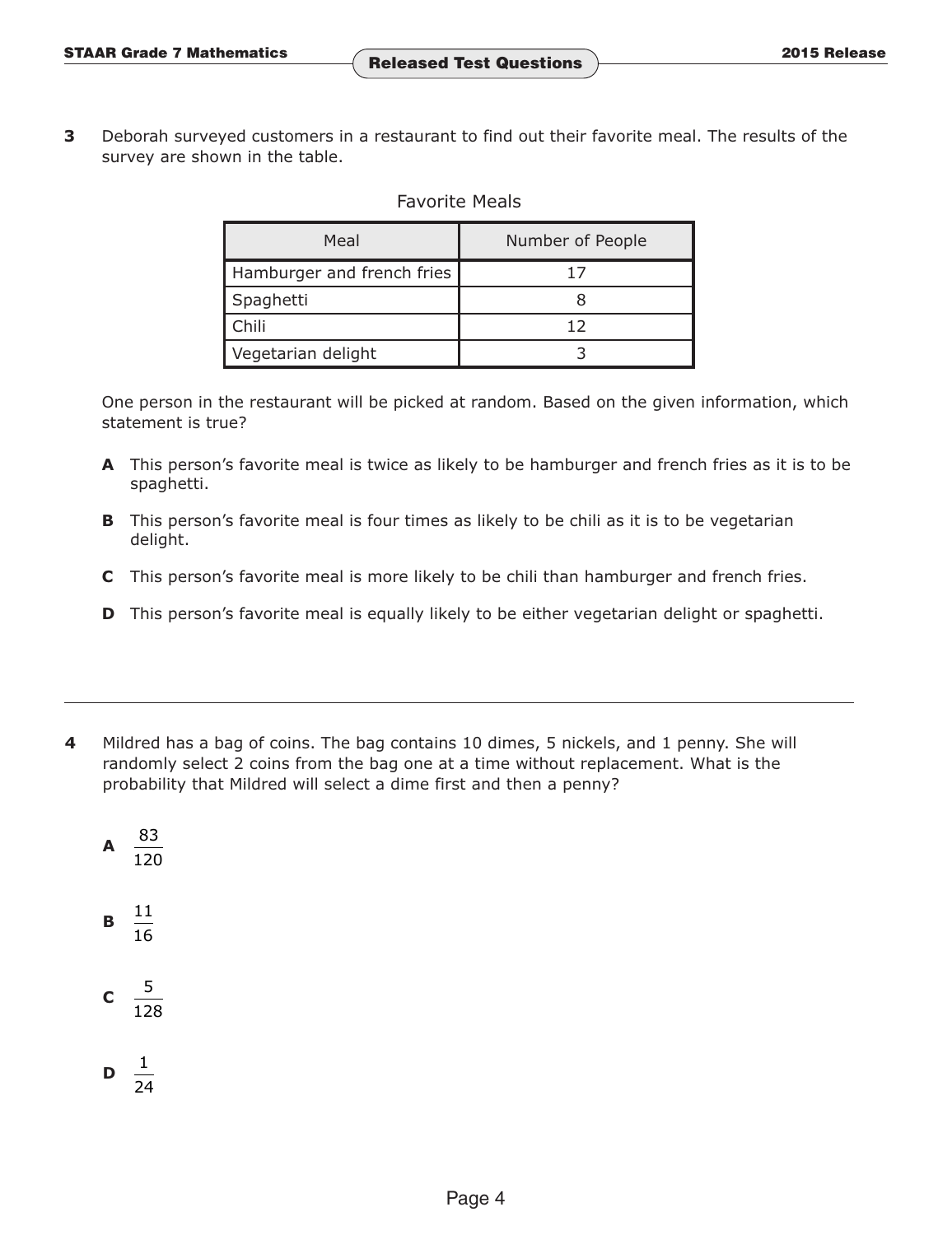- **5** The 17 students on the math team want to raise \$483.62 to buy practice books. They have already raised \$218.25. If each student raises the same amount, how much more money must each student raise?
	- **A** \$15.61
	- **B** \$12.84
	- **C** \$28.45
	- **D** \$41.29
- **6** Frank and his family drove 6 hours every day during a road trip. Which graph best represents *y*, the total number of hours driven in *x* days?

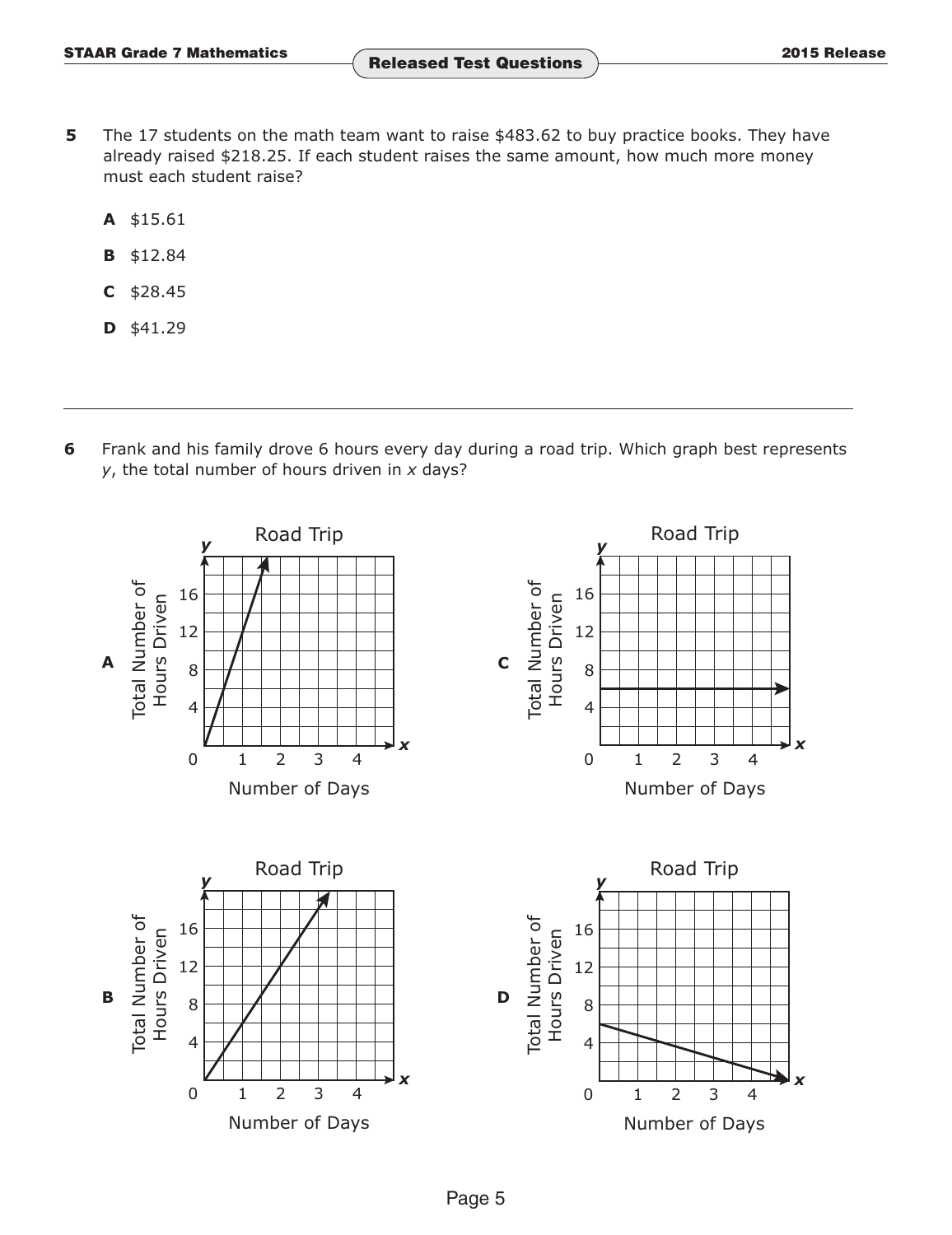- **7** The cost of 3 pounds of grapes is \$6.57. What is the constant of proportionality that relates the cost in dollars, *y*, to the number of pounds of grapes, *x*?
	- **A** 6.57
	- **B** 3
	- **C** 2.19
	- **D** Not here

- **8** Amanda increased the amount of protein she eats every day from 48 g to 54 g. By what percentage did Amanda increase the amount of protein she eats?
	- **A** 11.1%
	- **B** 88.9%
	- **C** 112.5%
	- **D** 12.5%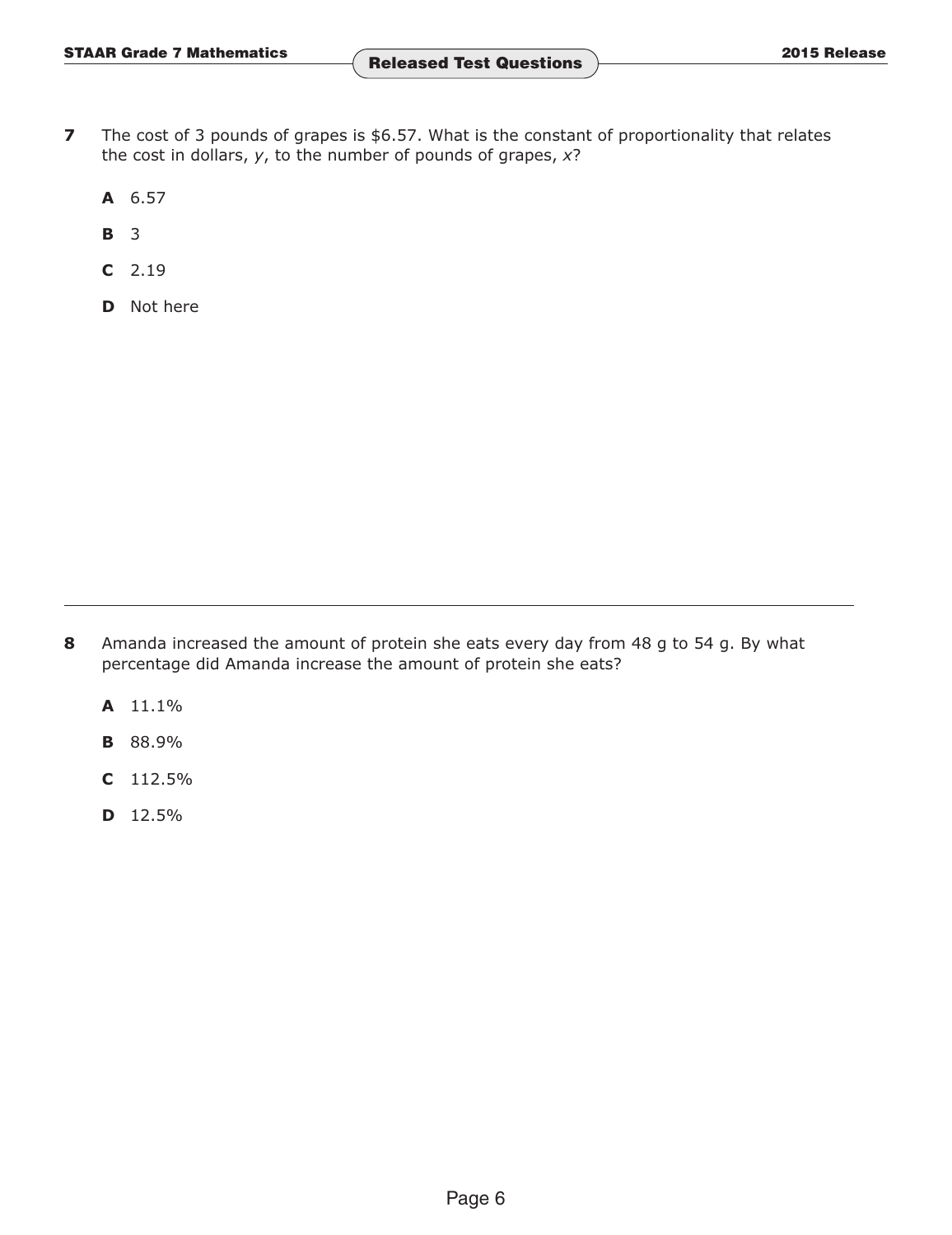**9** Which equation represents the relationship between the *x*-values and the *y*-values in the table?

| X  |    |  |  |
|----|----|--|--|
| 0  | 4  |  |  |
| 2  | 16 |  |  |
| 4  | 28 |  |  |
| 6  | 40 |  |  |
| 10 | 64 |  |  |

- **A**  $y = 2x + 12$
- **B**  $y = 4x + 6$
- **C**  $y = 2x + 4$
- **D**  $y = 6x + 4$

**10** Which number line represents the solution to the inequality  $-7x - 13 \ge 8$ ?

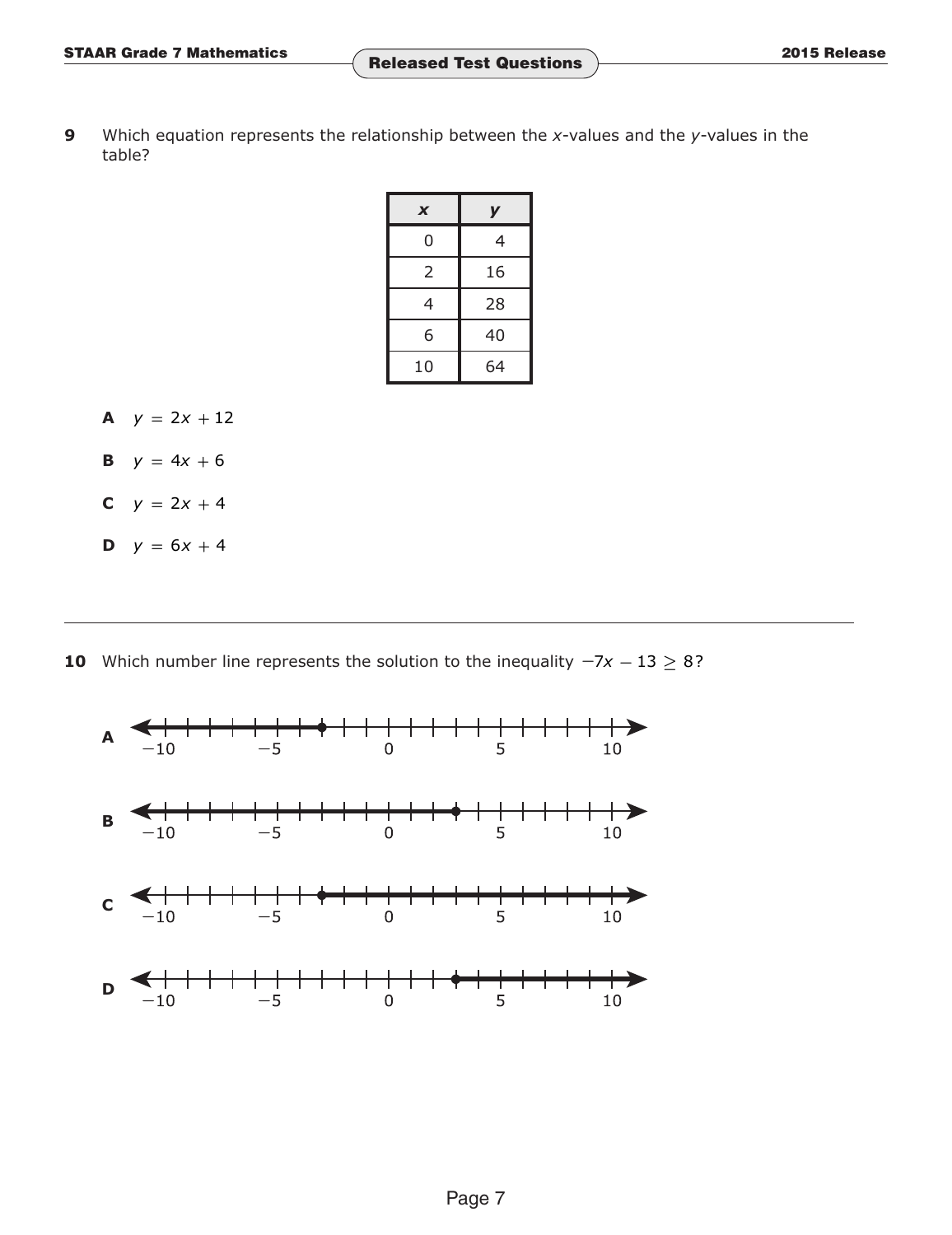11 The model represents an equation.



What value of *x* makes the equation true?

- **A** 3
- **B** 8
- **C** 6
- **D** 4

**12** Which equation is true when the value of *x* is **−**12?

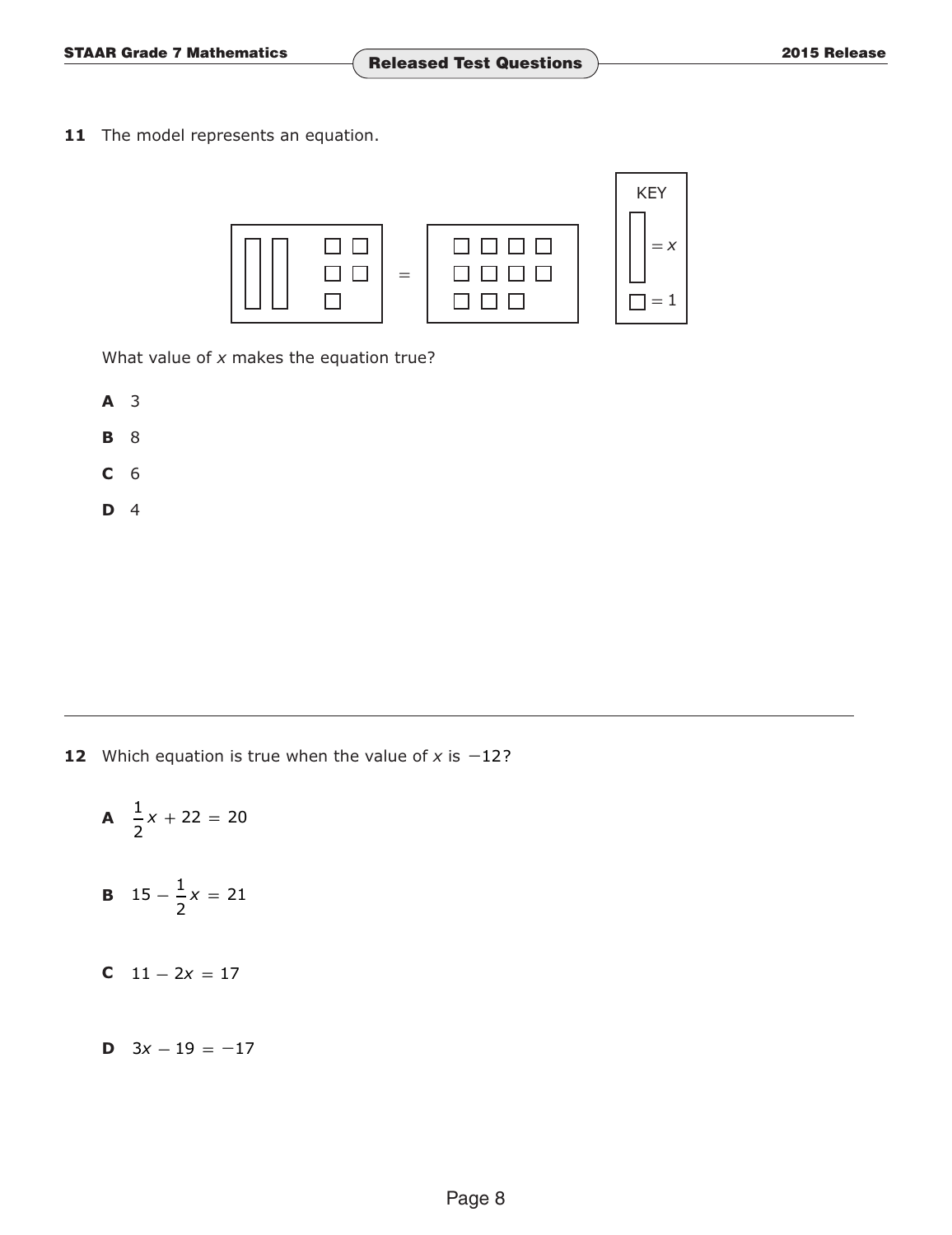- 13 Teri ran 8 kilometers. One mile is approximately equal to 1.6 kilometers. Which measurement is closest to the number of miles Teri ran?
	- **A** 5 mi
	- **B** 12.8 mi
	- **C** 6.4 mi
	- **D** 9.6 mi

**14** Which of these best describes  $\pi$ ?

- **A** The square root of the area of a circle
- **B** The ratio of the radius of a circle to its diameter
- **C** The radius of a circle times 3.14
- **D** The ratio of the circumference of a circle to its diameter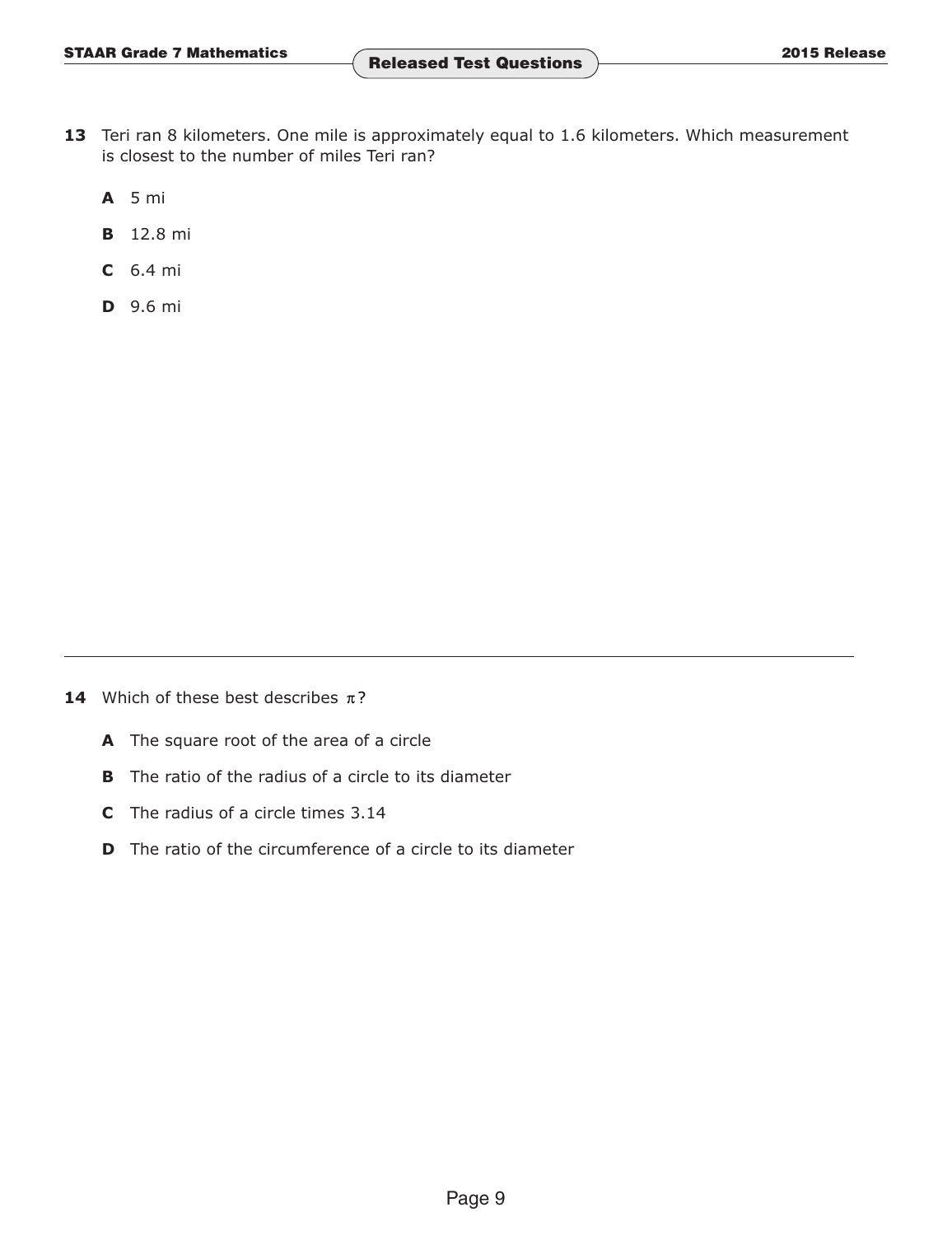- **15** In the scale used on a blueprint,  $\frac{1}{4}$  inch represents 2 feet. On the blueprint what is the length of a room with an actual length of 20 feet?
	- **A** 10 in.
	- **B** 5 in.
	- **c**  $\frac{1}{2}$  in. **D**  $2^{\frac{1}{2}}$  in.

2

16 What is the volume of the triangular prism shown below?



- **A**  $143 \text{ cm}^3$
- **B** 312 cm<sup>3</sup>
- **C** 156 cm3
- **D** Not here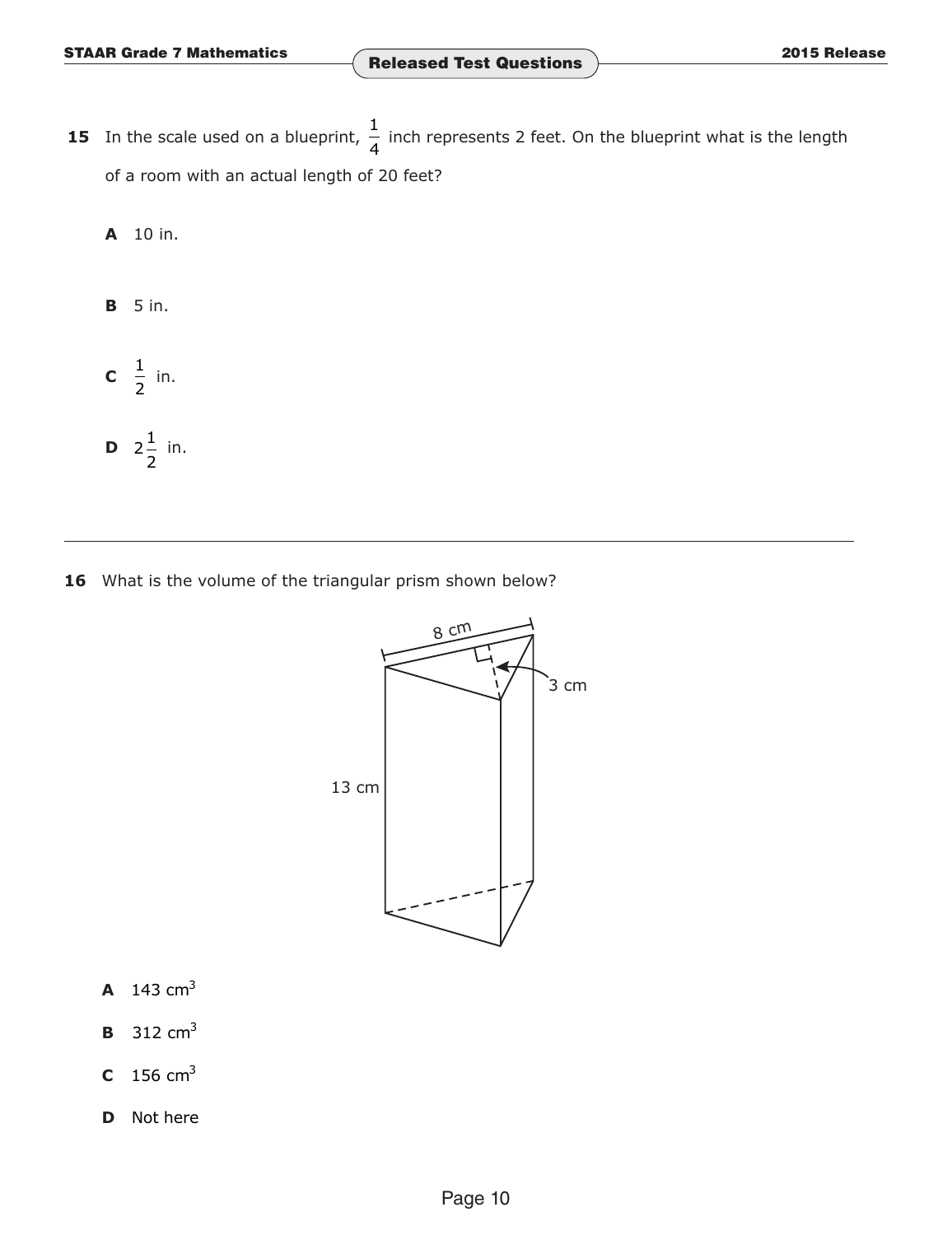**17** The diagram below shows the radius of the circular opening of a drinking cup.



Which of the following is closest to the circumference of the opening in centimeters?

- **A** 12 cm
- **B** 50 cm
- **C** 25 cm
- **D** 8 cm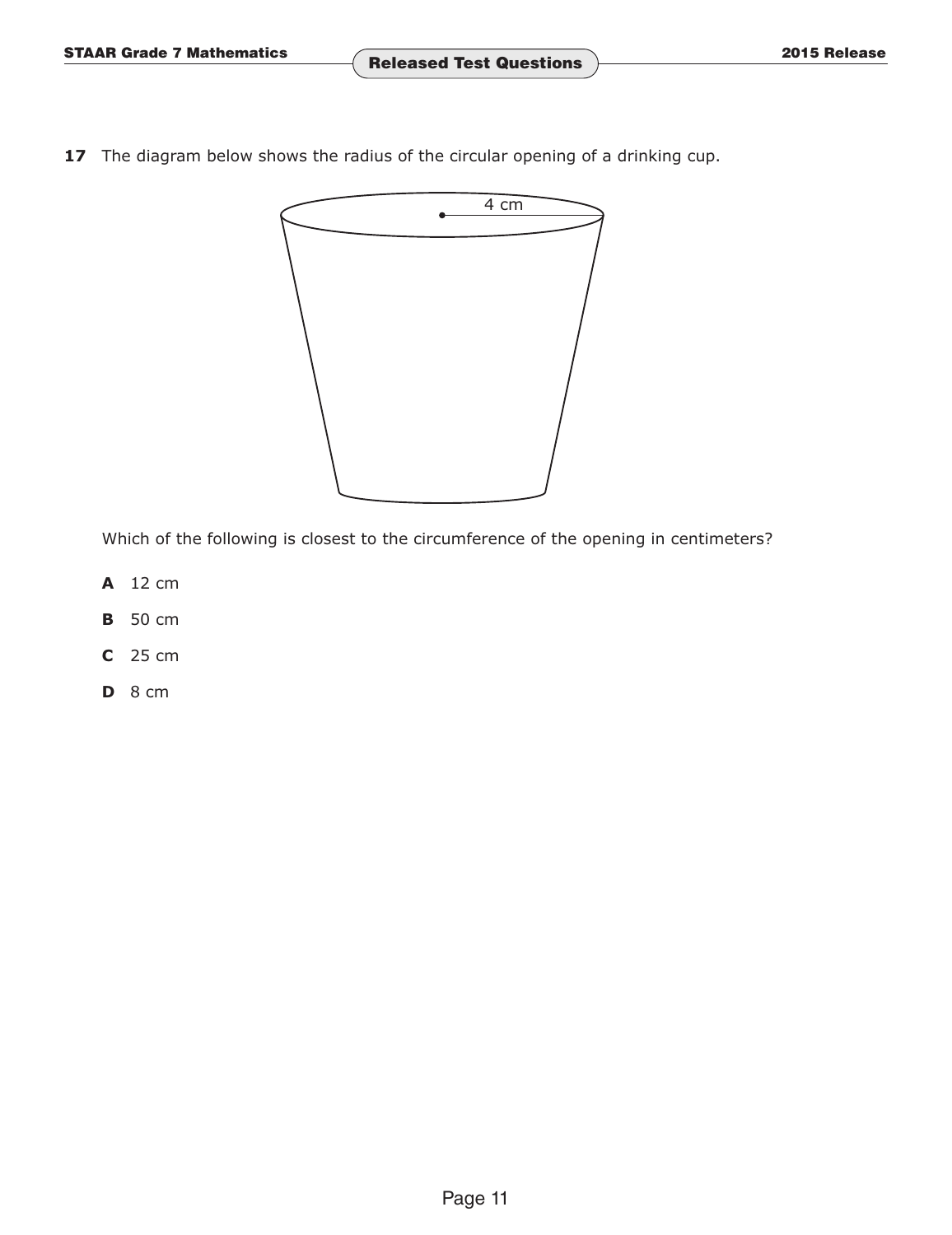18 This model of the backboard of a basketball goal is composed of a rectangle and a semicircle. Use the ruler provided to measure the dimensions of the model to the nearest half inch.



Which measurement is closest to the area of the model of the backboard in square inches?

- **A**  $18.56$  in.<sup>2</sup>
- **B**  $31.12$  in.<sup>2</sup>
- **C**  $12.28$  in.<sup>2</sup>
- **D**  $23.56$  in.<sup>2</sup>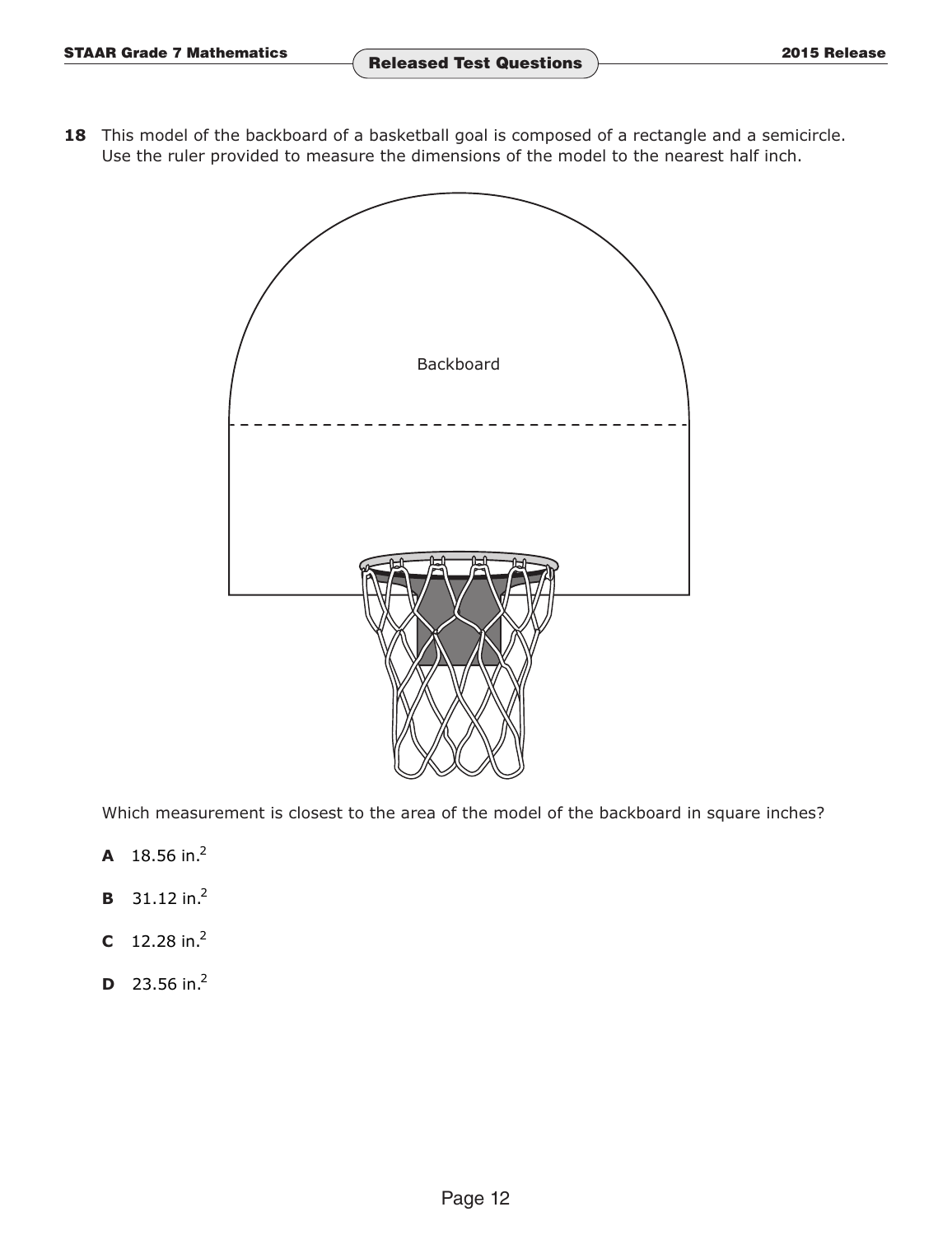**19** The net of a square pyramid is shown in the diagram.



What is the total surface area of the square pyramid in square inches?

Record your answer and fill in the bubbles on your answer document. Be sure to use the correct place value.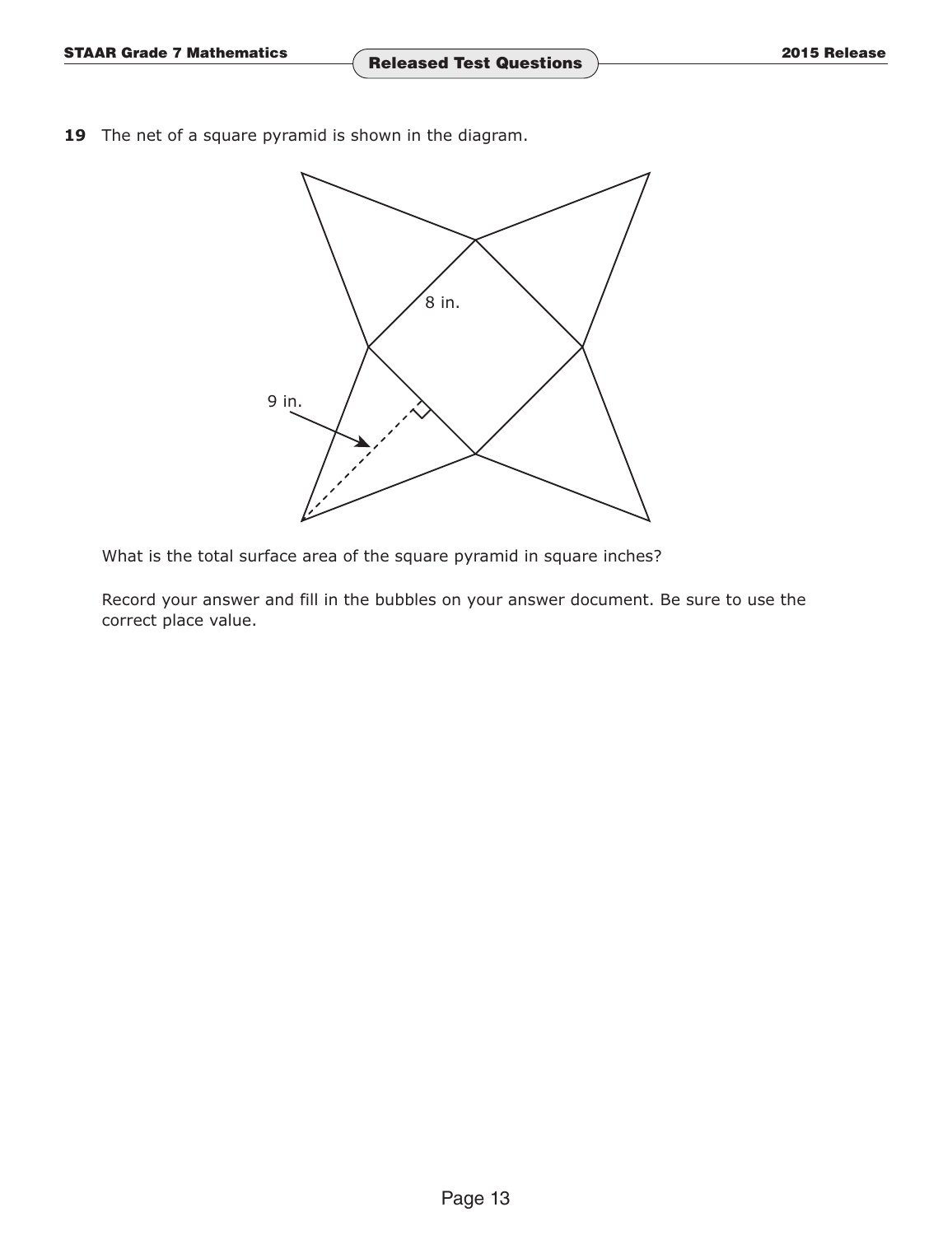**20** The measures of two angles in a triangle are shown in the diagram.



Which equation can be used to find the value of *x*?

- $A$  48 + 2*x* = 180
- **B**  $2(48) + x = 180$
- **C**  $48 + 2x = 360$
- **D**  $2(48) + x = 360$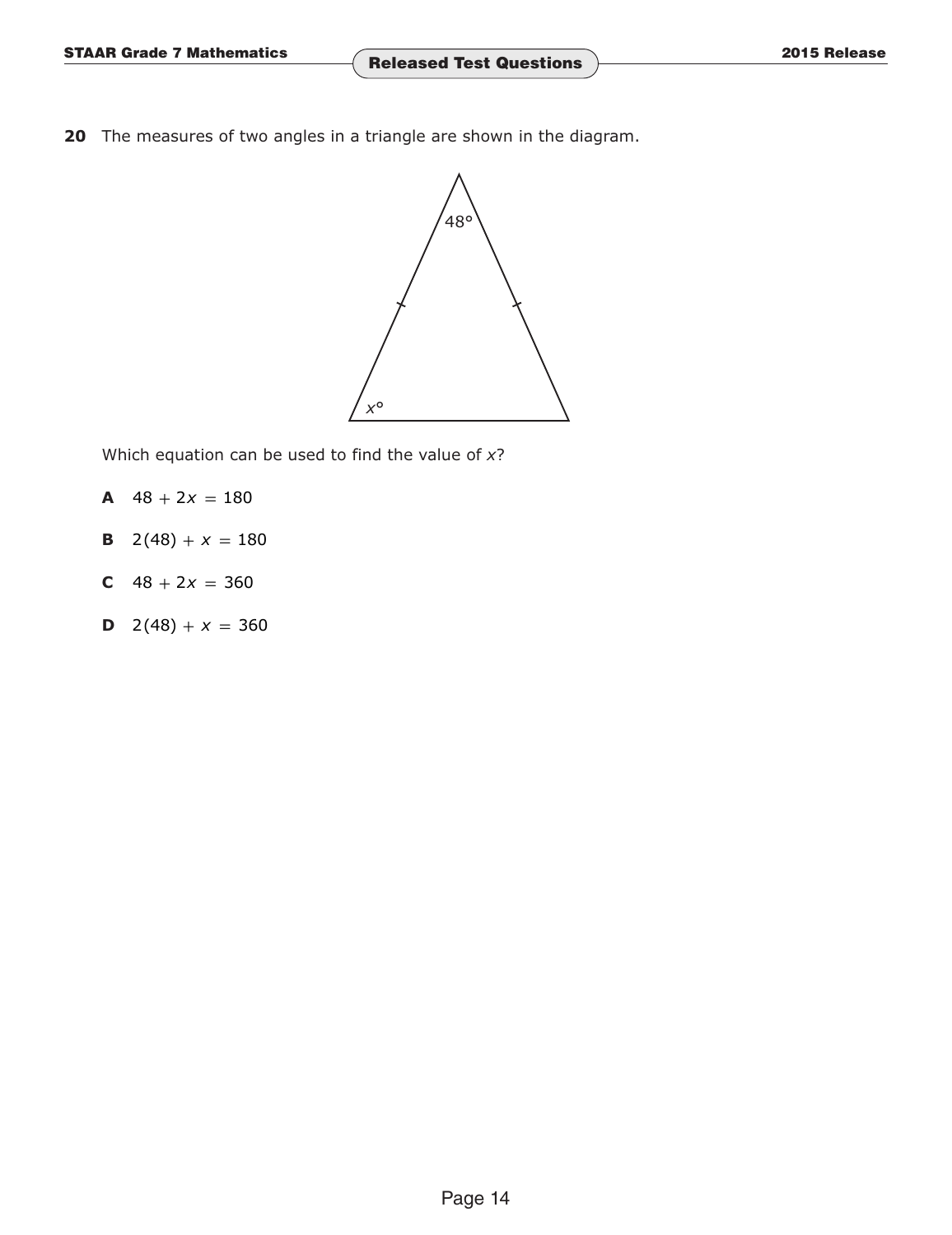**21** Mr. Brown planted a vegetable garden. The circle graph shows the kinds of vegetables he planted and the percentage of the area of the garden each kind of vegetable occupied.



Mr. Brown's garden has an area of 160 square feet. How many square feet of Mr. Brown's garden is occupied by cabbage?

- **A** 136  $ft^2$
- **B**  $24 \text{ ft}^2$
- **C**  $15 \text{ ft}^2$
- **D**  $145 \text{ ft}^2$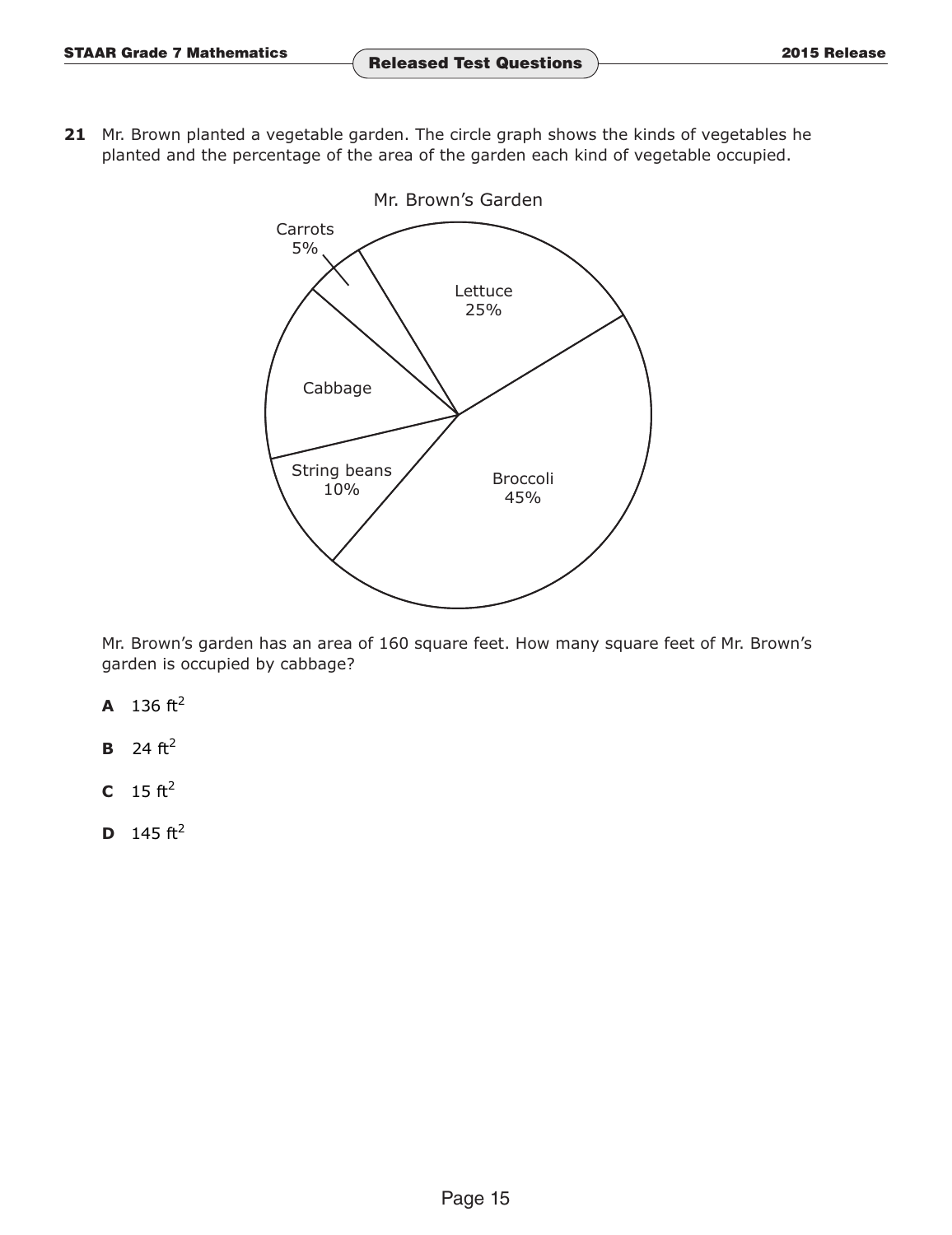**22** Waldo and Freddy caught fish one weekend. The dot plots show the lengths of the fish they caught.



Which statement about the lengths of the fish caught by Waldo and Freddy appears to be true?

- **A** The data for Waldo's fish and the data for Freddy's fish are skewed to the right.
- **B** The median length of the fish caught by Waldo is greater than the median length of the fish caught by Freddy.
- **C** The range of the length of the fish caught by Freddy is greater than the range of the length of the fish caught by Waldo.
- **D** The data for Waldo's fish and the data for Freddy's fish are approximately symmetrical.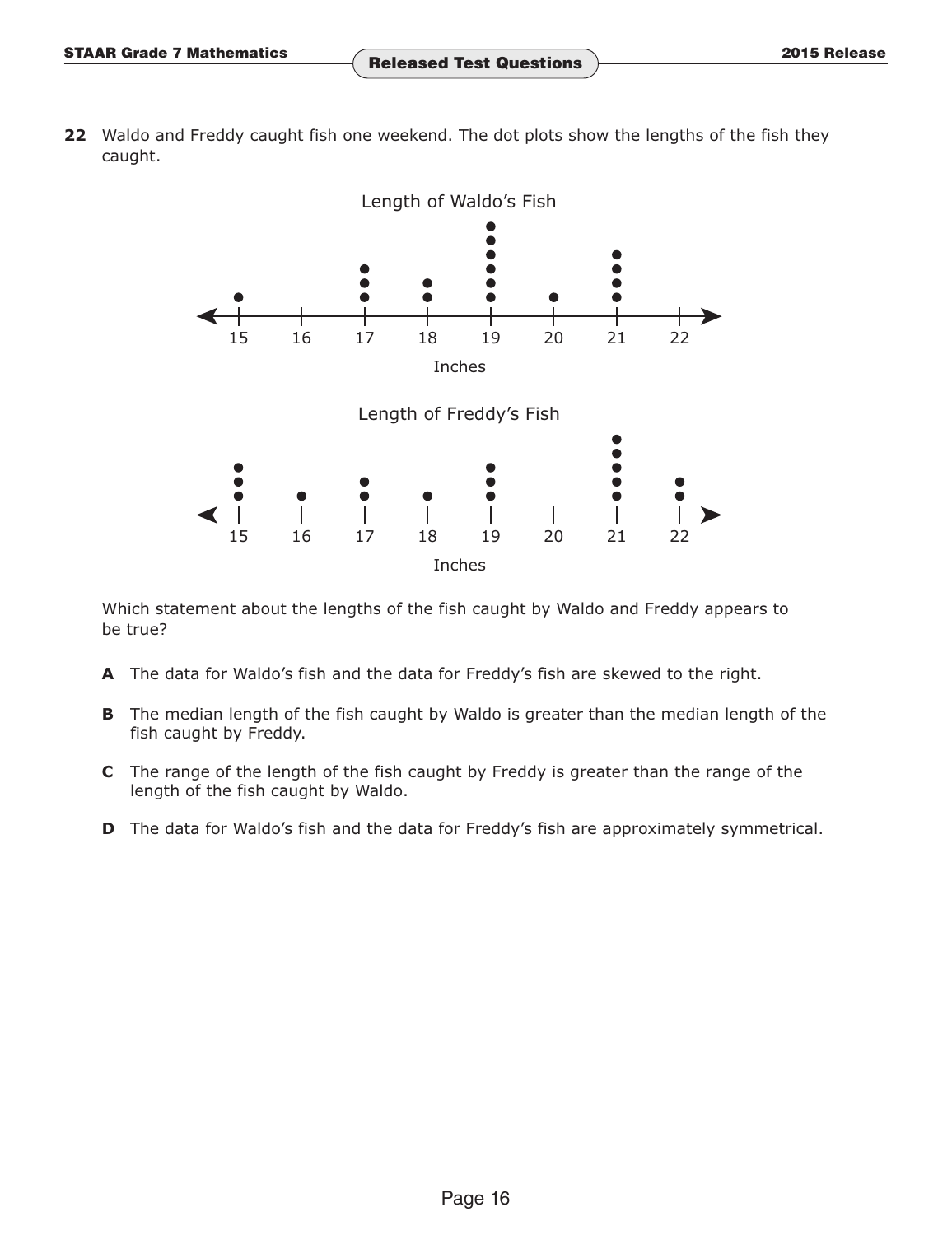- **23** Cassie wants to buy a pair of shoes for \$26.50 and a shirt for \$9.50. If the sales tax rate is 8.25%, what will be the amount of sales tax on Cassie's purchase?
	- **A** \$2.89
	- **B** \$2.97
	- **C** \$3.06
	- **D** \$3.13

**24** Maria's monthly income is \$2,000. The table displays the different categories in Maria's monthly budget and the amount of money she spends in each category.

### Monthly Budget

| Category           | Rent  | <b>Jtilities</b> | Cable | Cell<br>phone | Savings | Groceries | Other<br>expenses |
|--------------------|-------|------------------|-------|---------------|---------|-----------|-------------------|
| Amount<br>of Money | \$900 | \$120            | \$80  | \$100         | \$300   | \$320     | \$180             |

Which statement is **not** supported by the information in the table?

- **A** More than  $\frac{1}{2}$  of Maria's monthly income is spent on rent.
- **B** Maria puts 15% of her monthly income into savings.
- **C** More than  $\frac{1}{4}$  of Maria's monthly income is spent on utilities, cable, and groceries.
- **D** Maria spends 14% of her monthly income on her cell phone and other expenses.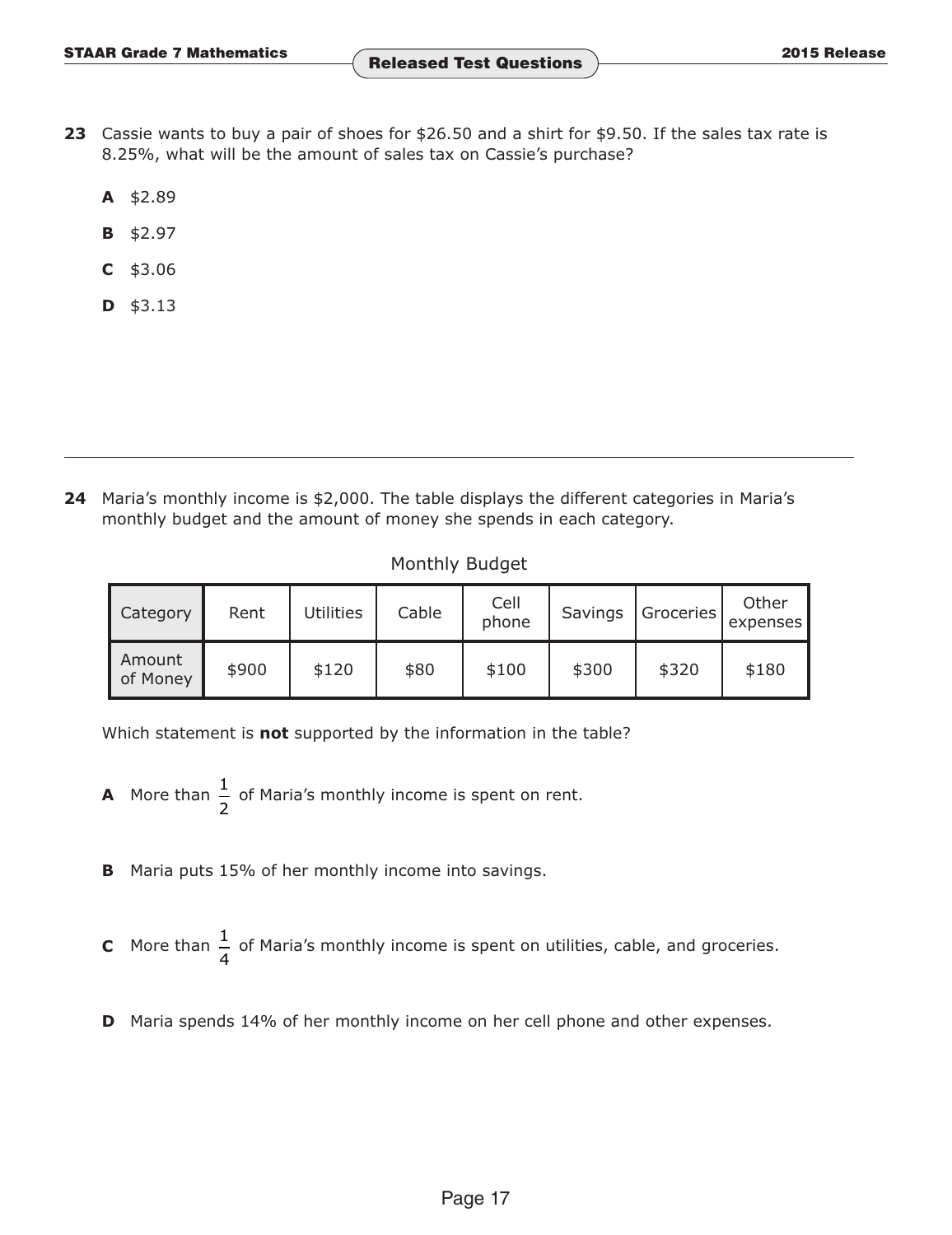25 The table shows Gillian's net worth. Assets are shown as positive numbers, and liabilities are shown as negative numbers.

# Net Worth

| <b>Item</b>                | <b>Value</b> |
|----------------------------|--------------|
| House (current value)      | \$87,900     |
| Checking account           | \$950        |
| Credit-card debt           | $-$ \$2,650  |
| Automobile (current value) | \$10,300     |
| Student loans              |              |
| Investments                | \$5,000      |
| Personal loans             | $-$ \$1,200  |
| Savings account            | \$2,450      |

Gillian's net worth is \$90,500. Based on the information in the table, what is the amount of money Gillian owes for student loans?

- **A** \$19,950
- **B** \$12,250
- **C** \$16,100
- **D** \$86,650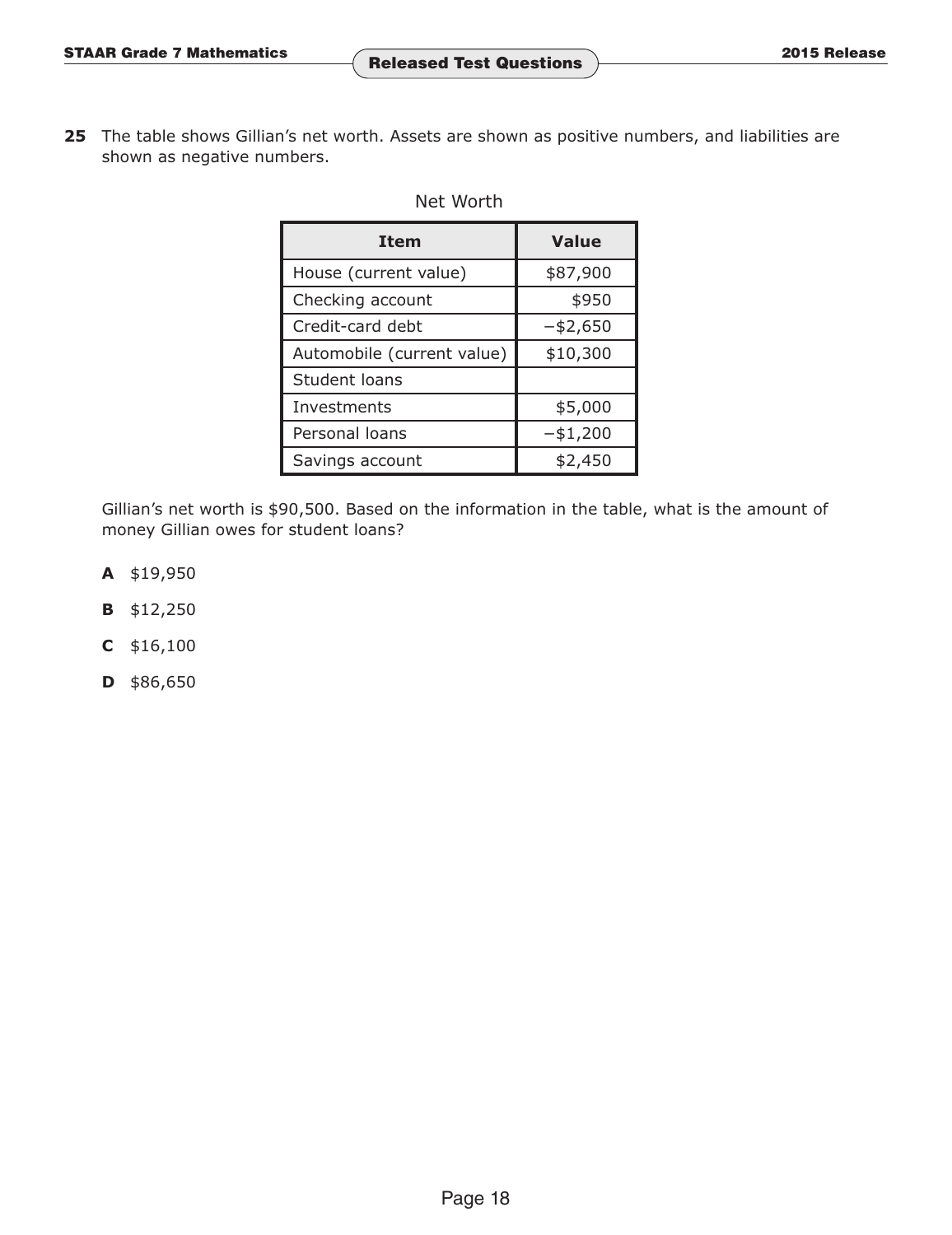**26** A monthly budget with expenses is shown.

| MONTHLY BUDGET<br>for a family of three<br>in San Antonio, Texas |       |
|------------------------------------------------------------------|-------|
| Rent                                                             | \$870 |
| Food                                                             | \$550 |
| <b>AR Child care</b>                                             | \$375 |
| <b>as Transportation</b>                                         | \$480 |
| Utilities<br>A                                                   | \$400 |
| Insurance                                                        | \$235 |
| ③ Savings                                                        | \$400 |
| Taxes                                                            | \$290 |
| Monthly total                                                    |       |

Which equation can be used to determine *y*, the minimum amount of money a family must earn to meet the requirements of this budget for one year?

- **A**  $y = 3,600 \times 12$
- **B**  $y = 3,600 \div 7$
- **C**  $y = 3,600 \times 4$
- **D**  $y = 3,600 \div 52$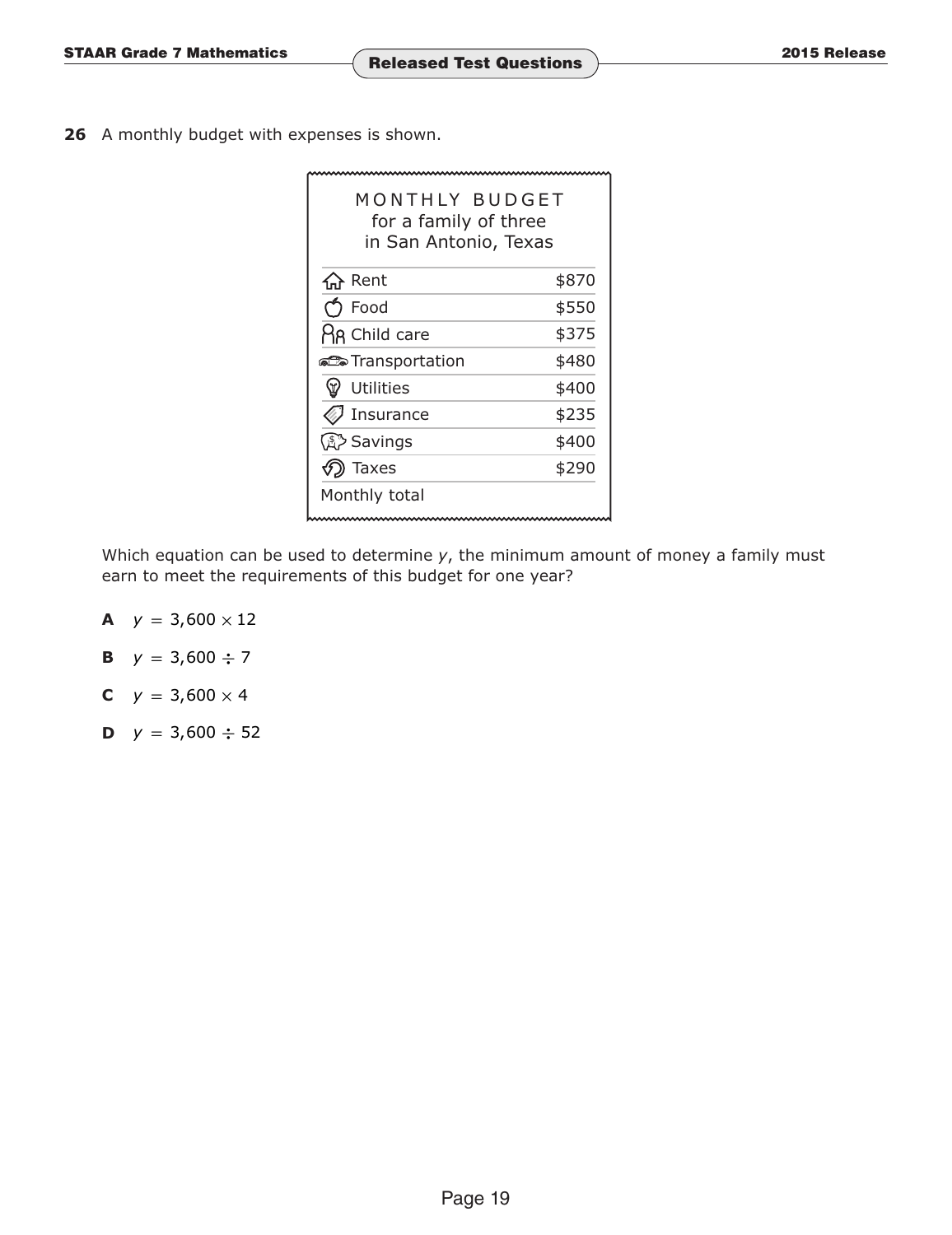- **27** Mr. Juárez opened a savings account with an initial deposit of \$560 and will not make any additional deposits or withdrawals. The account earns 1% simple interest. What is the total amount that Mr. Juárez will have in his account at the end of 3 years?
	- **A** \$168.00
	- **B** \$56.00
	- **C** \$565.60
	- **D** \$576.80

**28** A car dealership offers two types of discounts.

- Discount 1: Take 5% off the original price of a car built last year and then receive a \$3,500 rebate.
- Discount 2: Take 10% off the original price of a car built this year and then receive a \$1,250 rebate.

A customer is deciding between two cars.

- Car R was built last year and has an original price of \$25,340.
- Car S was built this year and has an original price of \$22,860.

Based on this information, which statement is true?

- **A** The customer would pay \$19,324 for Car S.
- **B** The customer would pay \$24,073 for Car R.
- **C** The customer would pay \$21,824 for Car S.
- **D** The customer would pay \$23,107 for Car R.